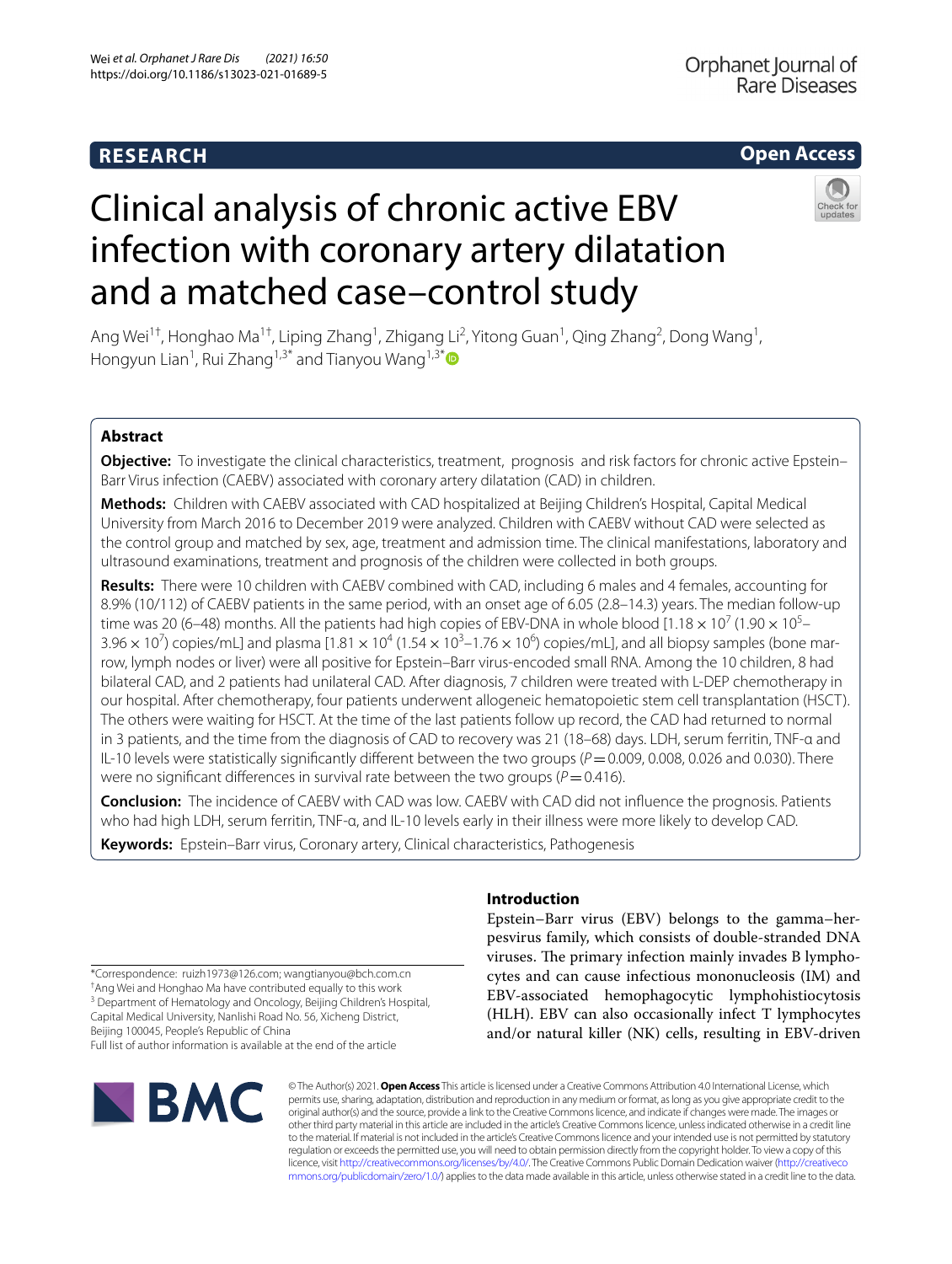T/NK-cell lymphoproliferative diseases, such as chronic active EBV infection (CAEBV) [[1,](#page-8-0) [2](#page-8-1)].

The diagnosis of CAEBV is based on clinical manifestations and evidence of EBV in tissues or peripheral blood samples. In CAEBV, EBV-infected T or NK cells clonally proliferate and infltrate multiple organs, leading to their failure. CAEBV has two characteristics: systemic infammation and neoplastic disease. The main clinical finding of CAEBV is infammation, which is characterized by fever, lymphadenopathy, liver dysfunction, hepatosplenomegaly, and an abnormal hemogram [\[3](#page-8-2)]. CAEBV causes vasculitis due to the direct invasion of the infected cells, which can lead to the development of vascular aneurysms. However, CAEBV combined with coronary artery dilatation (CAD) has been rarely reported  $[4, 5]$  $[4, 5]$  $[4, 5]$  $[4, 5]$ . To date, there is no unifed and efective chemotherapy regimen for CAEBV. The only effective treatment strategy is allogeneic HSCT. According to Sawada's [\[6](#page-8-5)] report, a 3-step strategy including allogeneic HSCT for the treatment of CAEBV was proposed. The 3-year overall survival rate (3y-OS) was  $87.3 \pm 4.2$ %. Here, we report 10 cases of pediatric patients diagnosed with CAD secondary to CAEBV.

## **Patients and methods**

## **Patients**

From March 2016 to December 2019, 10 children sufering from CAEBV combined with CAD were enrolled in this study. All these patients fulflled the diagnostic guidelines. Data were retrospectively reviewed for the clinical manifestations, laboratory fndings, age at the onset, and therapy. We performed a retrospective matched case– control study (1:2) to identify the risk factors for CAEBV combined with CAD in the pediatric population. The control subjects were patients with CAEBV but without CAD, and the criteria for selecting control patients were as follows: (1) hospitalization in the same year, (2) comparable age stratifcation, and (3) same gender.

This study was conducted in accordance with the Declaration of Helsinki and approved by the Institutional Review Board (IRB) of Beijing Children's Hospital, Capital Medical University (2020-k-021). All patients' parents signed informed consent.

## **Diagnostic criteria**

The inclusion criteria for diagnosing CAEBV in this study were as follows [[7](#page-8-6), [8](#page-8-7)]: (1) persistent or recurrent IM-like symptoms for>3 months, such as fever, liver dysfunction, lymphadenopathy, hepatosplenomegaly, hydroa vacciniforme, and hypersensitivity to mosquito bites; (2) EBV antibodies (EBV-CA and EBV-EA) were detected in tissues or peripheral blood samples or EBVencoded small RNA (EBER) positive cells in tissues or EBV-DNA in plasma and whole blood >  $10^{2.5}$  copies/ml; and (3) no identifable underlying immunodefciency disease. Patients had to fulfill all the three criteria. The T cell or NK cell type of CAEBV was mainly determined by immunohistochemistry of EBERs in fractionated CD3<sup>+</sup> or CD56+ cells, or the copy number of EBV-DNA in fractionated  $CD3^+$  or  $CD56^+$  cells. The clonality of the EBVinfected cells was assessed by Southern blotting using EBV terminal repeats or T-cell receptor genes.

The diagnostic criteria for HLH were according to the HLH-04 criteria proposed by the International Histiocyte Society [\[9\]](#page-8-8).

CAD was defned as an abnormal coronary dilatation (segmental or diffuse) $>1.5$  times of the reference normal value either in the same artery or in other adjacent normal arteries. The normal range for Chinese children's coronary arteries was determined by referring to the published paper by Du  $[10]$  $[10]$  $[10]$ . The internal diameter of the coronary arteries was measured by transthoracic echocardiography and assessed using the z-score ([http://zscor](http://zscore.chboston.org/) [e.chboston.org/\)](http://zscore.chboston.org/).

## **Therapeutic regimens [\[11](#page-8-10)]**

 $(1)$  The first step was using an L-DEP regimen to reduce the number of EBV copies and EBV-infected T and/or NK cells. L-DEP included the following treatments: 2000  $U/m<sup>2</sup>$  of PEG-asparaginase on day 5; 25 mg/m<sup>2</sup> of doxorubicin on day 1; 100 mg/m<sup>2</sup> of etoposide on days 1, 8 and 15; and 15 mg/kg/day (days  $1-3$ ), 2 mg/kg/day (days 4–7) and 1 mg/kg/day (days 8–14) of methylprednisolone followed by gradual tapering the following week.

(2) In the second step, after 2 cycles of chemotherapy, patients were referred for allogeneic stem cell transplantation. The L-DEP regimen could be repeated in patients who did not receive allo-HSCT for various reasons, with a maximum of four courses.

## **Statistical analysis**

The results of the statistical analysis are expressed as the median (range). Statistical analysis was performed by using IBM SPSS Statistics 24 software (IBM, USA). Skewed data are presented as the median (quartile). The independent-samples t-test was used to test for diferences between quantitative variables. The Kolmogorov-Smirnov test was used to verify the overall survival rate, and the log-rank test was used to compare the survival rate between diferent groups. *P*<0.05 was considered a signifcant diference.

## **Results**

## **General patient information**

Ten patients with CAEBV combined with CAD were enrolled in this study, accounting for 8.9% (10/112) of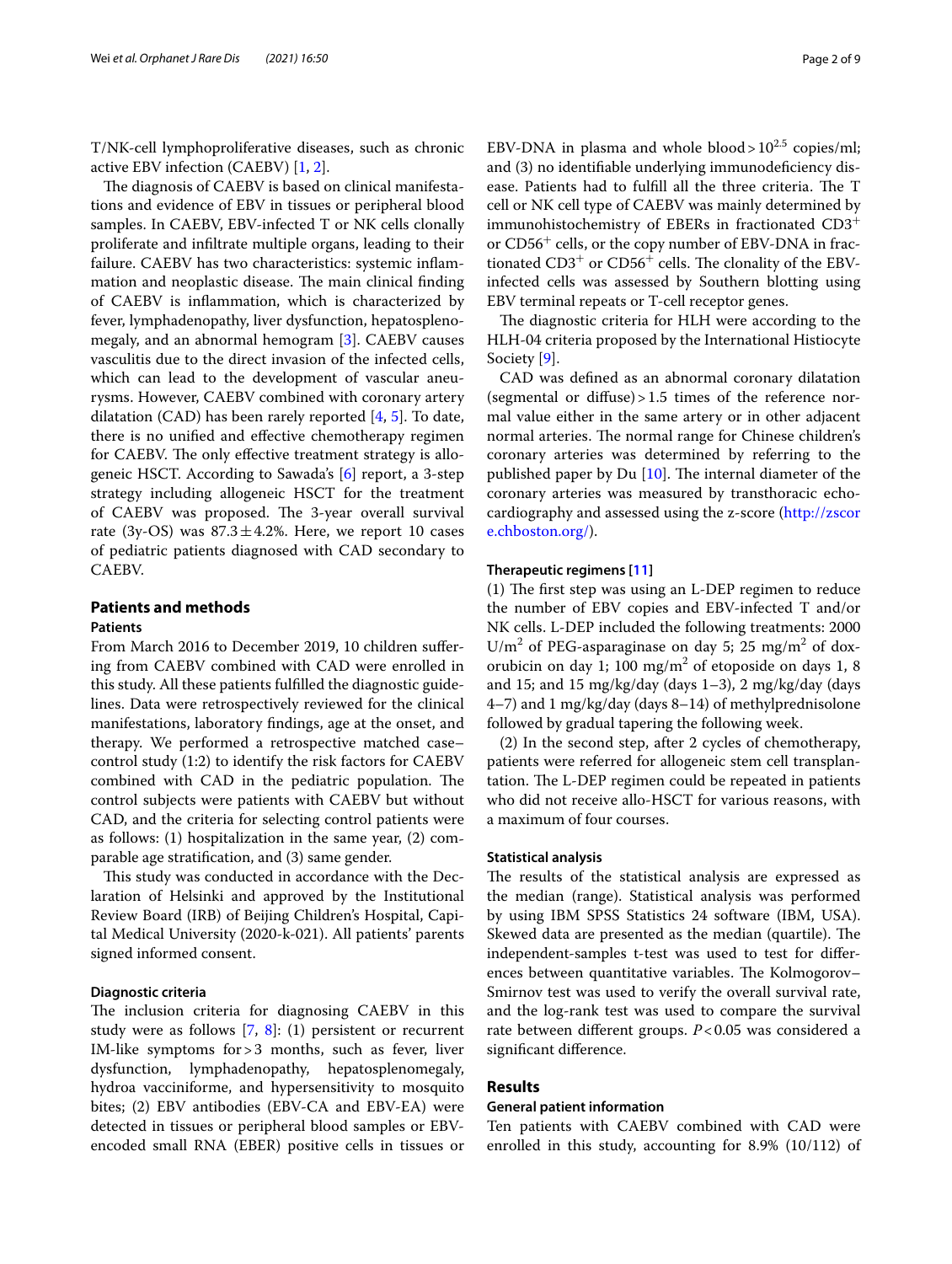CAEBV cases in the same period. The median age of disease onset was  $6.1$  (2.8–14.3) years. The ratio of males to females was 1.5:1 (Table [1](#page-2-0)). In all, 7 patients were defned as having T-cell type disease, and 3 patients were defned as having NK-cell type disease.

## **Clinical manifestations and laboratory examination**

In the early stages of the disease, all patients presented with various degrees of hepatomegaly, eight patients had diferent degrees of splenomegaly, seven patients had fever, and the median duration of fever was 1 (0.5– 6) months. Five patients developed skin rashes, which were mainly red papules or maculopapules without itching, occurring predominantly on the torso. Five patients had lymphadenopathy, 4 of whom had this located in the cervical region and 1 of whom had this located in the bilateral axillae. Before admission, all the children had no symptoms of Kawasaki disease (KD), such as red eyes, red lips, red bayberry tongue, limb swelling, or molting. Two patients were admitted to the hospital with "incomplete Kawasaki disease" (cases 6 and 7). The other 8 patients were admitted to the hospital for fever or hepatosplenomegaly.

After admission, laboratory examinations showed that 7 patients (cases 1, 3, 5, 6, 7, 9 and 10) had varying degrees of hematocytopenia. Five patients (cases 2, 3, 5, 9 and 10) had high triglyceride levels (>3 mmol/L), 2 patients had (cases 1 and 9) had low NK cell activity  $($  < 15.11%), and 2 patients (cases 9 and 10) had a hemophagocytic phenomenon on a bone marrow smear. The EBV antibody spectrum of all children indicated reactivation of a previous infection. All ten patients tested positive for EBER. Biopsy was performed of the bone marrow (8 cases), lymph nodes (2 cases) and liver (1 case). Serological and PCR tests for other pathogens (such as herpes zoster

<span id="page-2-0"></span>

|  | <b>Table 1 General information</b> |  |  |
|--|------------------------------------|--|--|
|--|------------------------------------|--|--|

virus, hepatitis B virus, cytomegalovirus, bacteria and parasites) were negative. All exon genetic examinations and bone marrow cell flow cytometry evaluations were normal. The other laboratory examination results of the 10 patients are summarized in Table [2.](#page-3-0)

## **Cardiac complications**

The date of echocardiography of the coronary arteries is shown in Table [3.](#page-4-0) Of the 10 patients, 8 had bilat-eral CAD (80%), and 2 had left CAD (20%) (Fig. [1\)](#page-5-0). The z-score of left coronary artery was 4.13 (2.76–9.28), and that of the right coronary artery was 5.28 (0.99–9.63) No obvious abnormal blood flow signal was found in the coronary artery. ECG showed an abnormal ST-T voltage in 1 patient (case 3), a prolonged PR interval (0.19 s) in 3 patients (cases 2, 5, and 7) and T-wave inversion in 1 patient (case 1).

Echocardiography showed a normal left ventricular ejection fraction ranging from 62 to 79% and a left ventricular shortening fraction ranging from 32 to 46%. Three patients had mild mitral and aortic valve regurgitation (cases 1, 3, and 8). 3 patients had mild tricuspid regurgitation (cases 3, 5, and 7). Echocardiography and chest x-rays showed mild pericardial efusion in 4 patients (cases 3, 5, 6, and 8). No cardiac biopsies were performed.

## **Diagnosis, treatment, and prognosis**

All the children met the diagnostic criteria for CAEBV, and 3 of them were complicated with HLH (cases 3, 9, and 10). Of the 10 patients, 3 patients discontinued treatment due to their own reasons (cases 2, 3, and 4) (mostly due to financial reasons). The remaining 7 patients received the L-DEP protocol. Allo-HSCT was performed for 4 patients (cases 6, 7, 8, and 10). All patients

| Pt             | Sex | Onset age<br>(years) (岁) | <b>Final diagnosis</b> | <b>Treatment</b> | <b>Time of CAD recovery</b> | <b>Duration</b><br>of follow-up (month) | Result |
|----------------|-----|--------------------------|------------------------|------------------|-----------------------------|-----------------------------------------|--------|
|                | F   | 10.5                     | CAEBV                  | L-DEP            | Non-recovered               | 8.0                                     | Alive  |
| 2              | M   | 6.3                      | CAEBV                  | Abandon          | Non-recovered               | 12.0                                    | Alive  |
| 3              | M   | 12.2                     | CAEBV, HLH             | Abandon          | Non-recovered               | 13.0                                    | Alive  |
| $\overline{4}$ | F   | 5.8                      | CAFBV                  | Abandon          | Non-recovered               | 27.0                                    | Alive  |
| 5              | M   | 14.3                     | CAEBV                  | L-DEP            | 18 days                     | 28.0                                    | Alive  |
| 6              | M   | 3.2                      | CAEBV                  | L-DEP. HSCT      | 68 days                     | 28.0                                    | Alive  |
| 7              | M   | 7.6                      | CAEBV                  | L-DEP, HSCT      | Non-recovered               | 6.0                                     | Dead   |
| 8              | F   | 4.3                      | CAFBV                  | L-DEP. HSCT      | Non-recovered               | 48.0                                    | Alive  |
| 9              | F   | 2.8                      | CAEBV.HLH              | $I$ -DFP         | Non-recovered               | 8.0                                     | Alive  |
| 10             | M   | 5.0                      | CAEBV, HLH             | L-DEP, HSCT      | 21 days                     | 30.0                                    | Alive  |

*Pt* patient, *CAEBV* chronic active Epstein–Barr virus infection, *HLH* hemophagocytic lymphohistiocytosis, *CAD* coronary artery dilatation, *L-DEP* PEG-Aspegaspargase, doxorubicin, etoposide and methylprednisolone, *time of CAD recovery* the time from discovery of CAD to recovery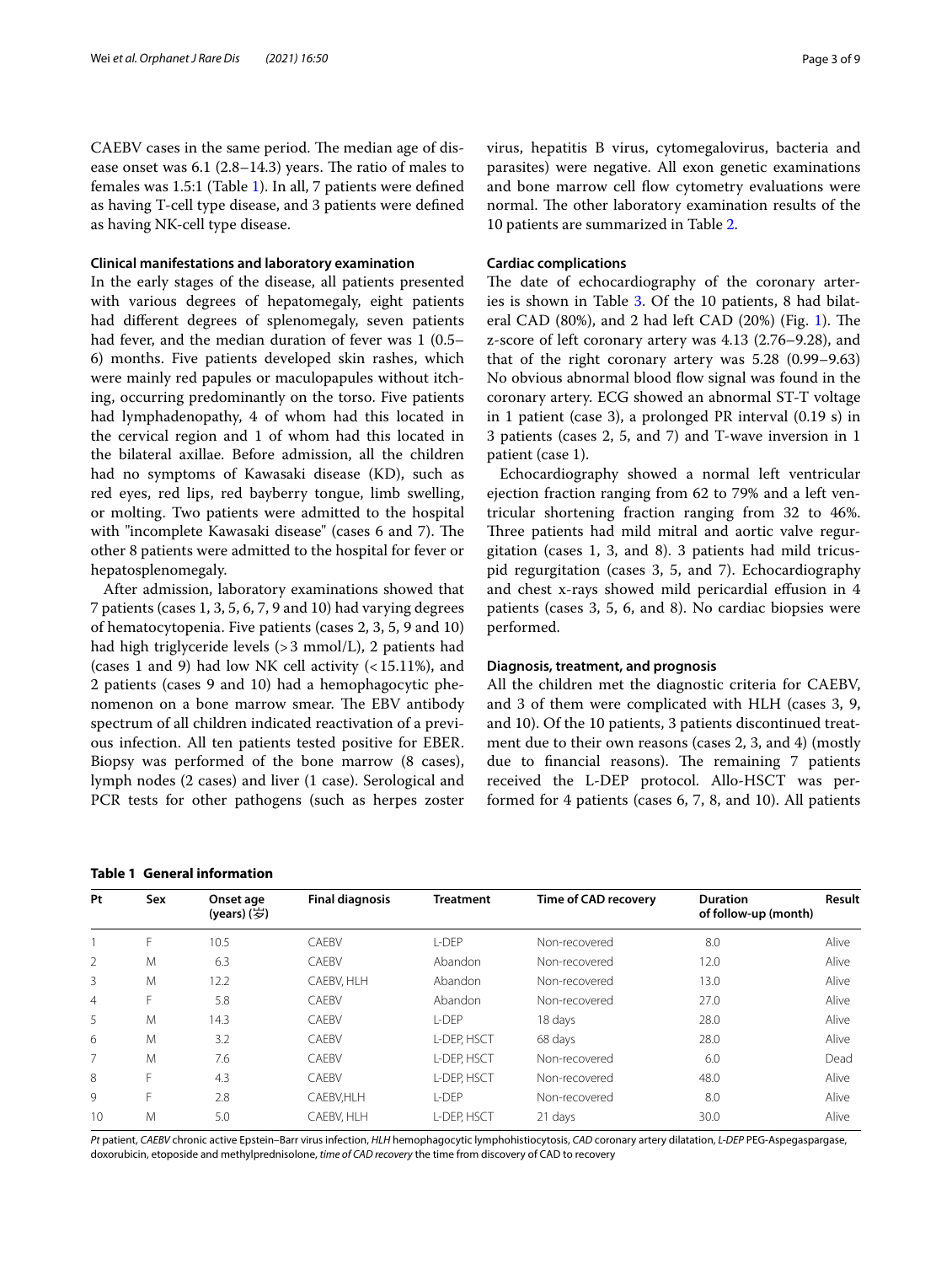|             | Pt WBC(x10 <sup>9</sup> /L) Hb(g/L) PLT(x10 <sup>9</sup> /L) ALT(U/L) |                |                |        |       | AST (U/L) CK-MB (U/L) | EBV-DNA (whole<br>blood) (Copies/ | Copies/mL)<br>EBV-DNA<br>(plasma) |          |          |         | sCD25 (ng/L) SF (ug/L) IL-6 (ng/L) IL-10 (ng/L) TNF-a (ng/L) |        |
|-------------|-----------------------------------------------------------------------|----------------|----------------|--------|-------|-----------------------|-----------------------------------|-----------------------------------|----------|----------|---------|--------------------------------------------------------------|--------|
|             | 2.45                                                                  | 8              | $\overline{4}$ | 1928.0 | 806.0 | 24                    | $.56 \times 10^{7}$               | $5.00 \times 10^3$                | 1830.0   | 216.0    | 13.95   | 7.06                                                         | 6.57   |
|             |                                                                       | $\bar{\simeq}$ |                | 524.0  | 584.  |                       | $1.60 \times 10^7$                | $2.94 \times 10^{4}$              | 8922.0   | 296.8    | 14.53   | 6.03                                                         | 1.16   |
|             | 949                                                                   | 73             | 56             | 240.2  | 108.0 |                       | $6.37 \times 10^{6}$              | $6.75 \times 10^{3}$              | 4574.0   | 89.3     | 12.45   | 0.15                                                         | 2.59   |
|             | 541                                                                   | 122            | 422            | 68.9   | 141.6 |                       | $7.70 \times 10^6$                | $2.08 \times 10^{3}$              | 1504.0   | 108.6    | 143.85  | 2.60                                                         | 13.62  |
|             | 2.57                                                                  | $\approx$      | 201            | 464.8  | 331.8 |                       | $3.50 \times 10^{5}$              | $3.17 \times 10^{3}$              | 2541.0   | 509.4    | 11.77   | 3.23                                                         | 0.00   |
|             | 7.87                                                                  | 98             | $\frac{8}{18}$ | 221.2  | 368.5 | 4                     | $1.15 \times 10^{7}$              | $3.77 \times 10^{5}$              | 23,684.0 | 888.0    | 19.44   | 18.00                                                        | 3.60   |
|             | 5.19                                                                  |                | 137            | 38.4   | 26.2  | ₾                     | $1.9 \times 10^{5}$               | $1.30 \times 10^{5}$              | 3847.6   | 64.7     | 2500.00 | 1.79                                                         | 525.62 |
| ∞           | 9.91                                                                  | $\frac{1}{2}$  | 270            | 22.8   | 12.2  | $\circ$               | $3.96 \times 10^7$                | $1.54 \times 10^{3}$              | 3849.2   | 27.8     | 6.46    | 3.22                                                         | 0.31   |
| Ō           | 4.52                                                                  | 24             | $\supseteq$    | 37.1   | 29.4  | $\infty$              | $1.20 \times 10^{7}$              | $5.17 \times 10^{4}$              | 2987.0   | 67.5     | 4.98    | 4.25                                                         | 2.73   |
| $\supseteq$ | 4.87                                                                  | 104            |                | 876.0  | 103.4 | 33                    | $.44 \times 10^{7}$               | $1.76 \times 10^{6}$              | 8519.0   | 91,893.2 | 76.98   | 270.01                                                       | 0.71   |

<span id="page-3-0"></span>

| l           |
|-------------|
| ı           |
|             |
|             |
| ١           |
|             |
|             |
| I           |
| ۱           |
| ľ           |
| l<br>ı      |
| í<br>I<br>í |
| l<br>l      |
|             |
| Ï           |
|             |
|             |
|             |
|             |
| i           |
|             |
|             |
|             |
| ۹           |
|             |
|             |
| í           |
| í           |
|             |

Wei *et al. Orphanet J Rare Dis (2021) 16:50* Page 4 of 9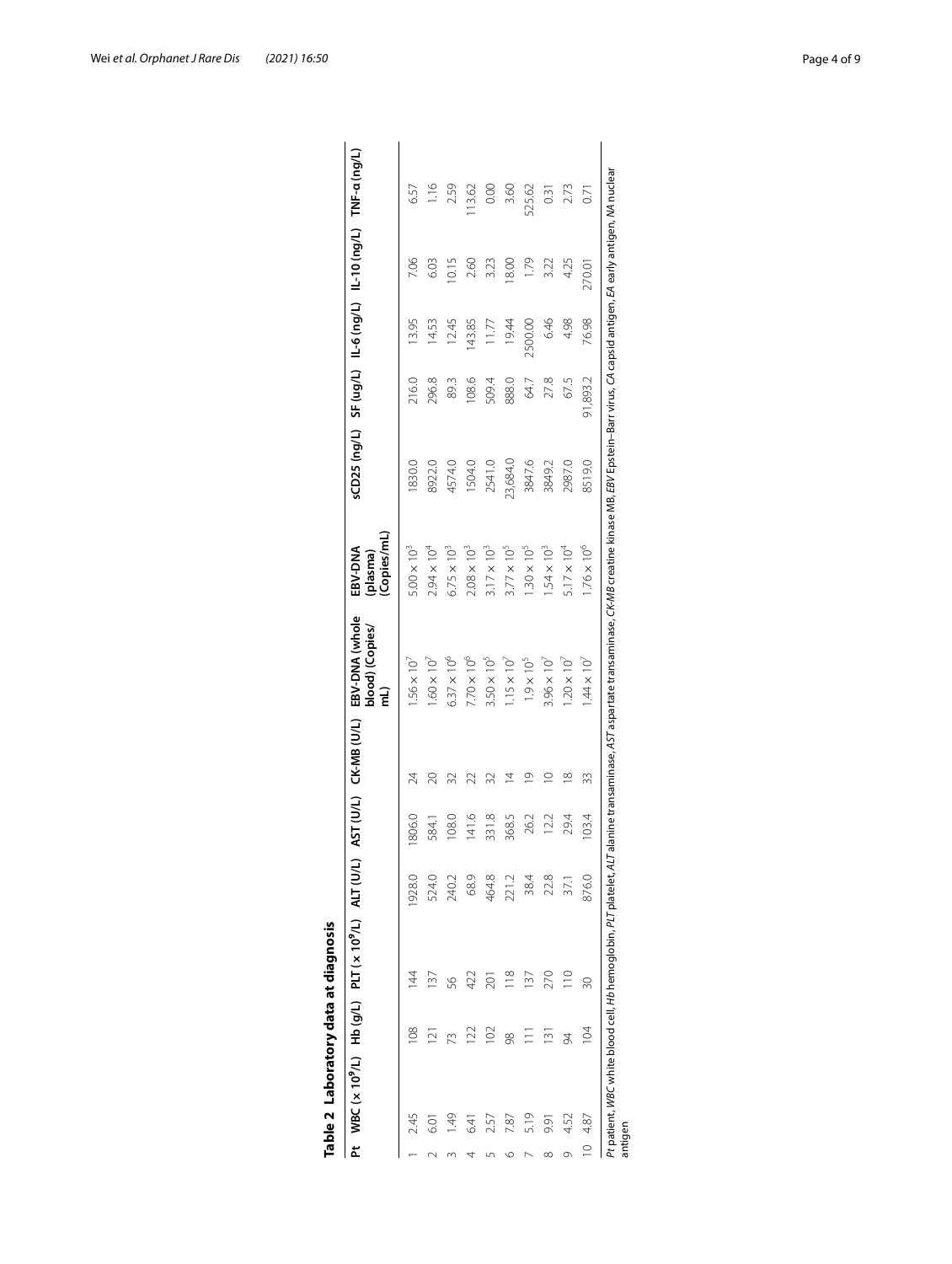| <b>CA/RCA</b><br>CA/RCA<br><b>CA/RCA</b><br>J<br>4 |             | LCA Diameter (mm) |                                         |            |                 | RCA Diameter (mm) |             |                 |                        | Body surface Z score (left/right) | Shape of vessel |
|----------------------------------------------------|-------------|-------------------|-----------------------------------------|------------|-----------------|-------------------|-------------|-----------------|------------------------|-----------------------------------|-----------------|
|                                                    | Main        | Bifurcation       | descending<br><b>Interior</b><br>branch | Circumflex | <b>Orifices</b> | Proximal          | Middle      | Distal          | area (m <sup>2</sup> ) |                                   |                 |
|                                                    | $4.9 - 5.7$ | 64                | $.0 - 3.5$                              |            | 5.0             | $5.1 - 5.9$       | $5.3 - 6.1$ |                 | 1.030                  | 5.91/8.87                         | Aneurysms       |
|                                                    |             |                   | $\overline{\mathcal{C}}$                |            | 4.2             | 3.9               | 3.4         |                 | 0.605                  | 2.84/6.01                         | Aneurysm        |
|                                                    | $4.0 - 4.5$ |                   | Ŋ                                       |            |                 | 3.0               |             |                 | 1.210                  | 2.76/0.99                         | Dilated         |
|                                                    | 46          |                   | $\circ$                                 |            |                 | $2.9 - 3.5$       | 2.2         | 2.2             | 0.748                  | 4.79/4.02                         | Aneurysms       |
| <b>CA/RCA</b>                                      | 4.8         | Ī                 | $\circ$                                 |            |                 | 38                | 2.6         | 2.6             | 1.250                  | 3.23/2.77                         | Aneurysm        |
| <b>CA/RCA</b><br>७                                 | $3.9 - 5.8$ | 45                | $\circ$                                 | 2.2        |                 | $2.7 - 4.9$       | $3.2 - 3.7$ | $2.5 - 3.3$     | 0.525                  | 9.28/9.63                         | Aneurysms       |
| <b>CA/RCA</b>                                      | $5.2 - 5.6$ | S <sub>2</sub>    | ŋ                                       | $44 - 5.7$ | 54              | $5.0 - 5.8$       | 5.3         | $\overline{27}$ | 0.870                  | 6.48/9.59                         | Aneurysms       |
| <b>CA/RCA</b><br>∞                                 | 45          |                   | œ                                       | 23         | 4.9             | 5.7               | $2.3 - 3.3$ | $2.3 - 3.3$     | 0.835                  | 4.14/9.56                         | Aneurysms       |
| <b>CA/RCA</b><br>Ō                                 | 3.4         |                   |                                         |            | 2.9             | 3.3               | $4.9 - 5.9$ | 23              | 0.556                  | 2.85/4.54                         | Aneurysm        |
| $\widetilde{\mathcal{C}}$<br>$\supseteq$           |             | I                 | $\circ$                                 | 2.6        | $\mathbf{I}$    | $\frac{8}{2}$     | 25          | $\overline{C}$  | 0.695                  | 4.11/2.30                         | Aneurysm        |

<span id="page-4-0"></span>

| ֧֧֧֧֧֧֧֧֘֝֝֝֝֬֝֬֝֬֝֬֝֬֓֝֬֝֬֝֬֝֬֝֬֝֬֝֬֝֬֝<br>֧֪֪֝ <b>֓</b> ֧֪ׅ֧֪ׅ֖֚֓֬֓ |
|-----------------------------------------------------------------------|
|                                                                       |
|                                                                       |
|                                                                       |
|                                                                       |
|                                                                       |
|                                                                       |
| ֠                                                                     |
|                                                                       |
|                                                                       |
|                                                                       |
| I                                                                     |
| י                                                                     |
|                                                                       |
|                                                                       |
|                                                                       |
|                                                                       |
|                                                                       |
|                                                                       |
|                                                                       |
|                                                                       |
|                                                                       |
|                                                                       |
|                                                                       |
|                                                                       |
|                                                                       |
|                                                                       |
|                                                                       |
|                                                                       |
|                                                                       |
|                                                                       |
|                                                                       |
|                                                                       |
|                                                                       |
|                                                                       |
|                                                                       |
|                                                                       |
|                                                                       |
|                                                                       |
|                                                                       |
|                                                                       |
|                                                                       |
|                                                                       |
|                                                                       |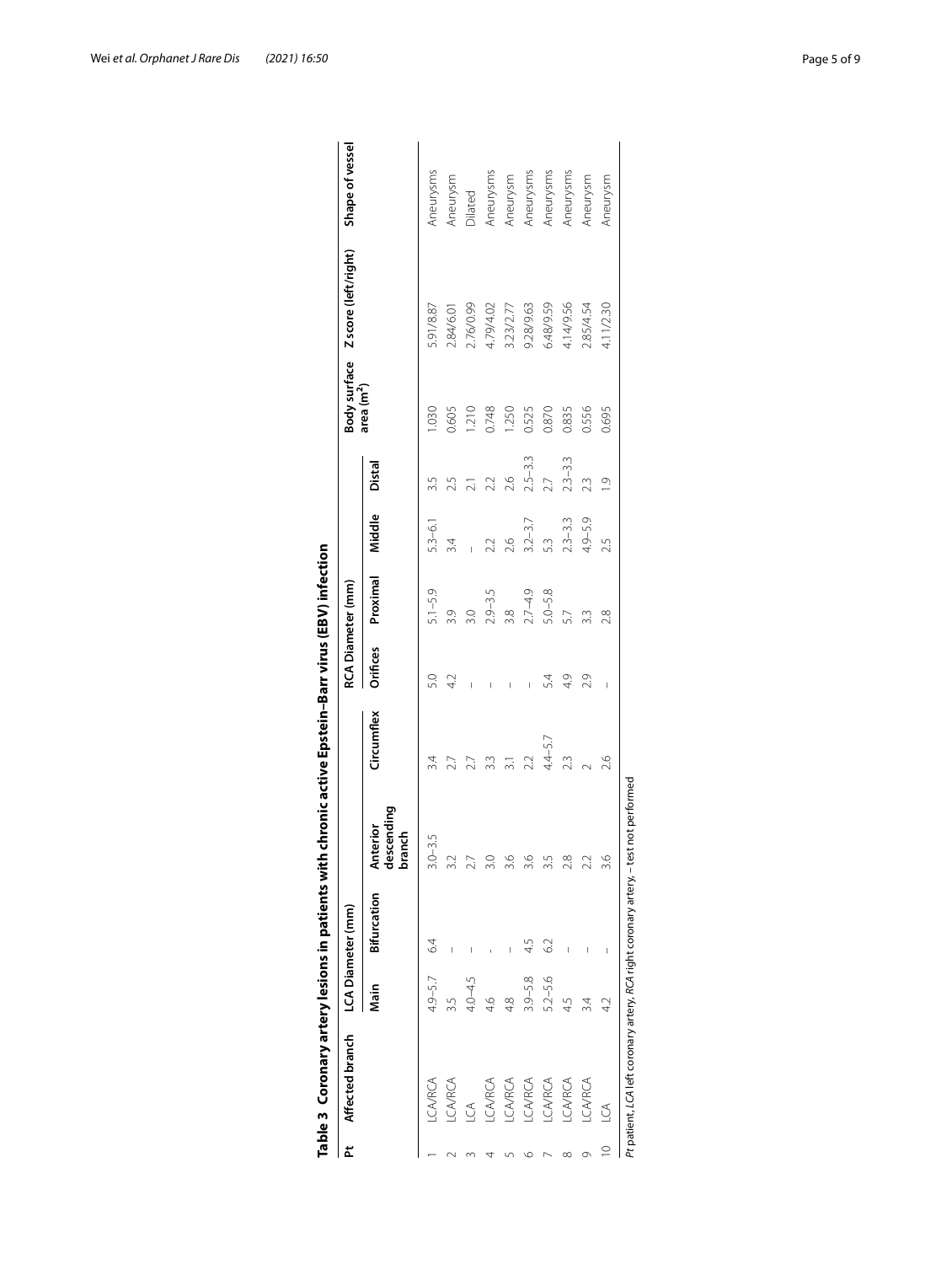

<span id="page-5-0"></span>dilation of the right coronary artery and aneurysm of the left coronary artery (Patient 10)

underwent related-donor haploidentical stem cell transplantation. The other 3 patients were still on chemotherapy before HSCT (case 1, 5, 9).

The last follow-up was July 1, 2020, and the median follow-up time was 20 (6–48) months. For 3 patients (cases 5, 6, and 10) who underwent treatment, the lumen of the coronary arteries regressed to normal size, and the echogenicity of the arterial walls reduced normally. The time from discovery of CAD to a return to normal was 21 (18–68) days, including 2 patients with CAD who recovered after chemotherapy and 1 patient who recovered after HSCT. One patient (case 7) died of a severe infection related to HSCT. There were no significant changes in the coronary arteries of the remaining 3 patients. At the time of the last patient follow-up record, no patients died of bleeding, thrombus formation and/or pericardial tamponade caused by ruptured coronary artery aneurysms (Table [1](#page-2-0)).

## **Comparison of CAEBV patients with and without CAD**

We compared the characteristics of CAEBV patients with and without CAD (Table [4\)](#page-6-0). LDH, SF, TNF- $\alpha$  and IL-10 levels were relatively higher in patients with CAEBV with CAD than in those with CAEBV without CAD  $(P=0.009,$  $0.008$ ,  $0.026$  and  $0.030$ , respectively). The incidence of lymphadenopathy, hepatosplenomegaly and the EBV copy number did not difer between patients with and without CAD (*P*=0.625, 4.565, 0.093, 0.284 and 0.992, respectively). There was no significant difference in the rate of survival between the two groups (90.0% vs. 95.0%, log-rank test, *P*=0.631) (Fig. [2](#page-6-1)).

## **Discussion**

As a γ-herpesvirus, EBV is mainly transmitted through saliva. Reports of EBV infection with CAD are relatively rare. To date, only 25 cases have been reported. Among them, 16 cases were IM combined with CAD [\[12,](#page-8-11) [13](#page-8-12)], 3 cases were EBV-HLH combined with CAD [\[14](#page-8-13)[–16\]](#page-8-14), and 6 cases were CAEBV combined with CAD [\[4](#page-8-3), [5\]](#page-8-4). All 25 patients were children and were equally split between males and females (male–female ratio of 1.08). Of the 25 patients, 4 had bilateral CAD (16%), 14 had right CAD (56%), and 7 had left CAD (28%). The majority IM patients with CAD had the right coronary artery afected (81.2%); however, in EBV-HLH and CAEBV patients, the left coronary artery was afected (100%). In this study, we described the characteristics of 10 CAEBV patients with CAD and found that all cases of CAD involved the left coronary artery. Consistent with previous reports, there was no gender diference or specifcity in the age of onset. Regarding patients infected with EBV combined with CAD, the cardiac structure might be abnormal, but the cardiac function could be normal.

The mechanism of EBV infection leading to CAD is unclear, but may be related to the following factors. EBV antigenic determinants on the cell surface of cytotoxic T cells (CTLs), such as latent membrane protein (LMP)-1 [[17\]](#page-8-15), could be changed when CTLs are infected by EBV. LMP-1 can signifcantly increase the production of vascular endothelial growth factor (VEGF) in vivo [\[18](#page-8-16)]. VEGF can increase the permeability of retrocapillary veins and venules by inducing the production of related zymogen activators, resulting in vascular wall destruction and vascular involvement [[19\]](#page-8-17). EBV can also activate the Janus kinase-signal transducer and transcriptional activator (JAK-STAT) pathway, which leads to the transcription of angiogenic genes. This can promote cell migration, invasion and angiogenesis in an autocrine and paracrine manner. However, excessive growth and persistent stimulation related to pathological angiogenesis lead to basement membrane defects and uneven pericyte coverage of these vessels [\[20](#page-8-18)]. In addition, Dogan [[21](#page-8-19)] and Ariza [[22](#page-8-20)] found that EBV can produce deoxyuridine triphosphatase in the process of replication, which can increase the level of interleukin (IL)-6 in vivo, and IL-6 can lead to vascular endothelial damage, resulting in CAD. Tumor necrosis factor (TNF)- $\alpha$  binds to the corresponding receptors on LMP-1, which leads to the activation of intracellular PKC and PKA; they can then bind to and active nuclear factor (NF)-κB. Studies have demonstrated that NF-κB can lead to the degradation of extracellular matrix in the arterial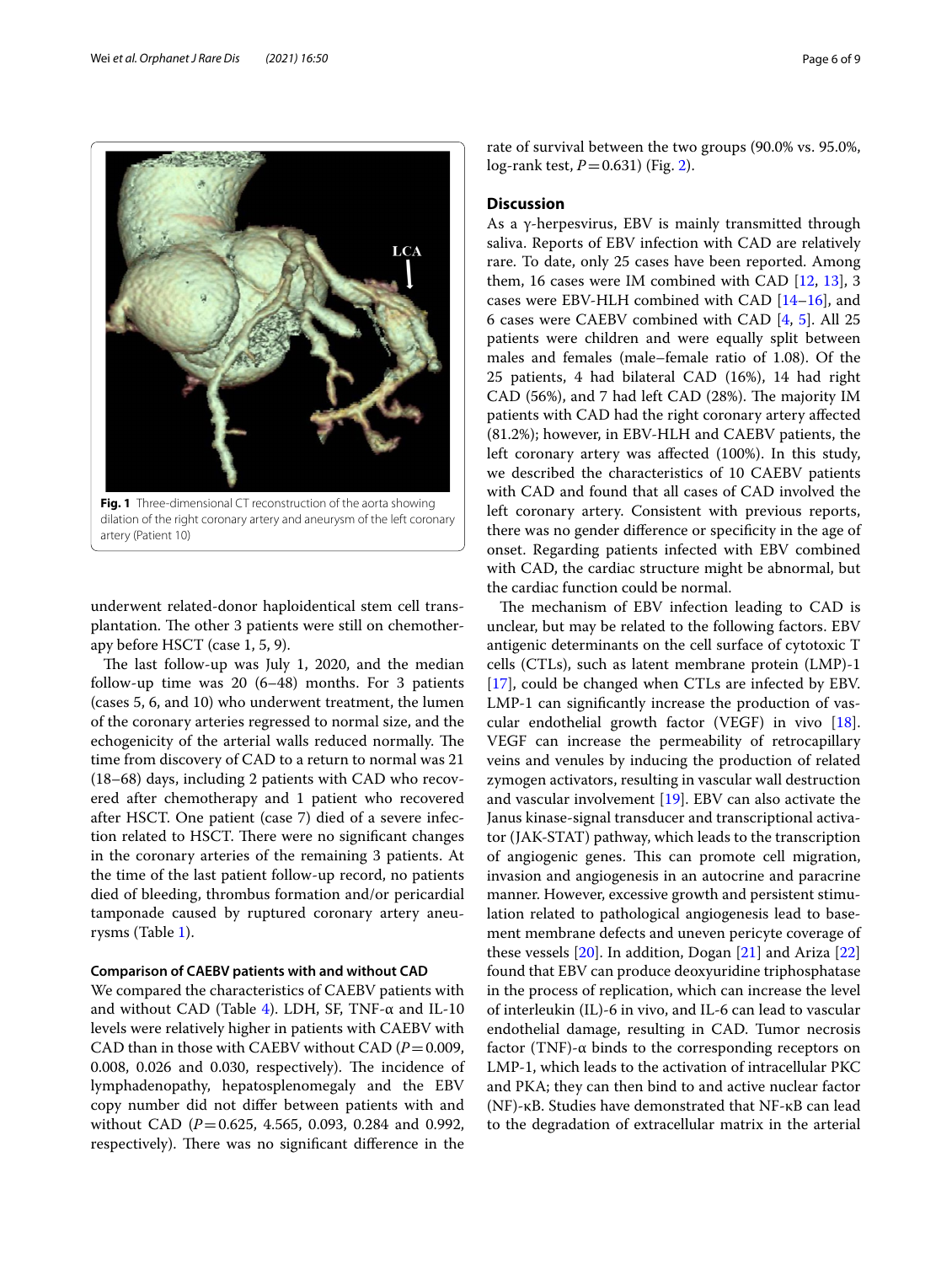## <span id="page-6-0"></span>**Table 4 Comparison of CAEBV with and without CAD**

|                               | Case group $(n=10)$                           | Control group $(n = 20)$                      | <b>P</b> Value |
|-------------------------------|-----------------------------------------------|-----------------------------------------------|----------------|
| Course of disease (d)         | 70.57                                         | 86.31                                         | 0.693          |
| Lymphadenopathy               | 5                                             | 13                                            | 0.625          |
| Hepatomegaly                  | 10                                            | 13                                            | 4.565          |
| Splenomegaly                  | 8                                             | 15                                            | 0.093          |
| WBC $(x 10^9/L)$              | 5.03 (1.49-9.91)                              | 4.82 (1.13-12.98)                             | 0.205          |
| ANC $(x 10^9/L)$              | $2.66(0.42 - 5.11)$                           | $1.74(0.36 - 7.89)$                           | 0.473          |
| Hb(g/L)                       | 106.00 (73.00-131.00)                         | 105.00 (21.00-341.00)                         | 1.000          |
| PLT $(x 10^9/L)$              | 137.00 (30.00-422.00)                         | 187.00 (21.00-341.00)                         | 0.890          |
| ALT (U/L)                     | 230.70 (22.80-1928.00)                        | 109.85 (19.30-695.00)                         | 0.090          |
| AST (U/L)                     | 124.80 (12.20-1806.00)                        | 46.50 (9.90-662.90)                           | 0.450          |
| TG (mmol/L)                   | $2.91(1.20 - 5.24)$                           | $1.71(0.66 - 5.71)$                           | 0.797          |
| Fib (q/L)                     | $2.12(1.35 - 3.11)$                           | $1.29(0.90 - 3.50)$                           | 0.890          |
| CK-MB (U/L)                   | 21.00 (10.00-33.00)                           | 17.50 (6.00-45.00)                            | 0.598          |
| LDH (U/L)                     | 433.500 (226.00-9934.00)                      | 219.50 (201.00-1393.00)                       | 0.009          |
| $CD4 + /CD8 +$                | $0.75(0.02 - 2.03)$                           | $2.31(0.73 - 7.95)$                           | 0.049          |
| SF( uq/L)                     | 162.3 (27.80-91,893.20)                       | 156.05 (24.70-17,043.00)                      | 0.008          |
| sCD25 (ng/L)                  | 3848.40 (1504.00-23,684.00)                   | 9282.20 (1500.00-40,623.00)                   | 0.080          |
| EBV (plasma) (Copies/mL)      | 1.81 (0.15 – 176.00) $\times$ 10 <sup>4</sup> | 2.65 (0.15 – 755.00) $\times$ 10 <sup>4</sup> | 0.284          |
| EBV (whole blood) (Copies/mL) | 1.18 (0.02-3.96) $\times$ 10 <sup>7</sup>     | $0.17(0.016 - 3.97) \times 10^{7}$            | 0.992          |
| NK cell activity (%)          | 15.30 (12.84-20.52)                           | 14.52 (10.82-50.80)                           | 0.282          |
| $IFN-\gamma$ (ng/L)           | 13.68 (3.41-790.41)                           | 76.29 (0.00-769.91)                           | 0.585          |
| $TNF-a$ (ng/L)                | 2.66 (0.00-525.62)                            | 2.37 (0.00-244.33)                            | 0.026          |
| $IL-6$ (ng/L)                 | 14.24 (4.98-2500.00)                          | 31.64 (0.00-2500.00)                          | 0.384          |
| $IL-10$ (ng/L)                | 5.14 (1.79-270.01)                            | $6.14(1.93 - 75.72)$                          | 0.030          |

*WBC* white blood cell, *ANC* neutrophil, *Hb* hemoglobin, *PLT* platelet, *ALT*: alanine transaminase, *AST* aspartate transaminase, *TG* triglyceride, *Fib* fbrinogen, *CK-MB* creatine kinase MB, *LDH* lactic dehydrogenase, *SF* serum ferritin, *EBV* Epstein–Barr virus, *IFN-γ* Interferon-γ, *TNF-α* tumor necrosis factor-α, *IL* interleukin

<span id="page-6-1"></span>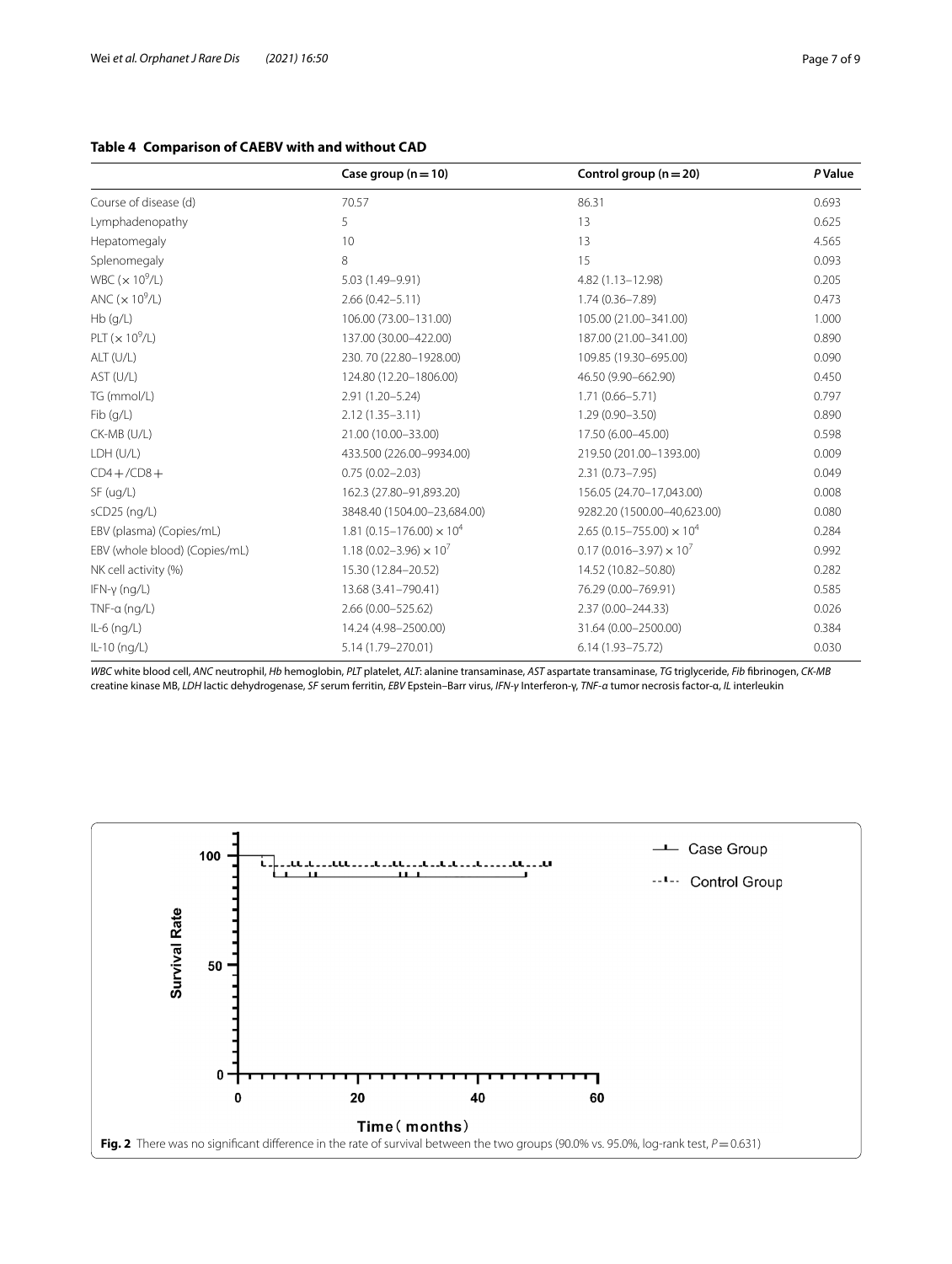wall, promote an infammatory response, and accelerate the occurrence of hemangioma [\[23](#page-8-21)].

This retrospective observational study showed several important findings. The levels of TNF- $\alpha$  and IL-10 of CAEBV were relatively higher in patients with CAD than in those without. As mentioned above, TNF- $α$  and IL-6 can lead to vascular endothelial damage, resulting in CAD. CAEBV patients with high levels of TNF- $\alpha$ and IL-6 should be paid more attention to in cases of secondary CAD. At the same time, our study also found that CD4+/CD8+ levels were lower in CAEBV patients with CAD, suggesting that a disorder of T-cell immune function may also be one of the main causes of CAD, especially when CD4+ T cells decrease or CD8+ T cells increase. In addition, patients with high ferritin in the early stage of CAEBV should also be monitored for the possibility of developing secondary CAD.

Coronary artery dilatation, especially coronary artery aneurysm, is most common in KD in childhood, and it is one of the characteristics of KD [\[24](#page-8-22)]. EBV infection combined with CAD or with KD has many similarities in clinical manifestations, such as fever, cervical lymphadenopathy, and rash, which makes these diseases difficult to distinguish. Of the 10 patients, 2 (20%) were misdiagnosed with atypical KD at the early stage of the disorder. However, these patients did not have conjunctival congestion, bayberry tongue, fngertip scleroderma, molting, and elevated platelets, suggesting that the diagnosis of KD was erroneous. The treatment and prognosis of CAEBV combined with CAD versus KD are signifcantly diferent; thus, diferential diagnosis of these two diseases is necessary. For patients with a fever lasting more than 2 weeks accompanied by hepatosplenomegaly, elevated transaminase and coronary artery dilatation without other typical manifestations of KD, the possibility of EBV infection should be highly suspected. The detection of EBV antibody and EBV-DNA should be completed as soon as possible, and bone marrow or lymph node biopsy should be performed if necessary. CAEBV patients have a poor prognosis, and some of them have rapid progression. Therefore, once the diagnosis of CAEBV is confrmed, chemotherapy and subsequent HSCT should be performed as soon as possible [[6](#page-8-5)].

The incidence of EBV infection with CAD is low. Previous studies have found that the incidence of IM with CAD is 4.4% [[12\]](#page-8-11). However, no incidence of EBV-HLH with CAD has been reported. This study found that the incidence of CAEBV complicated with CAD was 8.9%. Fourteen previous cases (56%) returned to normal, including 13 cases of IM combined with CAD and 1 case of CAEBV combined with CAD. In this study, 3 cases of coronary artery dilatation returned to normal, accounting for 30.0% of cases of CAEBV with CAD, and no

patients died of CAD-related complications. EBV infection combined with CAD does not afect the prognosis of the primary disease; therefore, controlling the primary disease and eliminating EBV infection are the key points of treatment. Previous studies have found that if EBV infection in the body cannot be cleared or efectively controlled, it is difficult for CAD to resolve  $[4]$  $[4]$ . CAD should be examined by echocardiography regularly to monitor for dynamic changes. Doctors should also be alert as to whether CAD is complicated with abnormal cardiac function.

## **Conclusions**

The incidence of CAEBV with CAD was low. CAEBV with CAD did not infuence the prognosis. Patients who had high LDH, serum ferritin, TNF-α, and IL-10 levels early in their illness were more likely to develop CAD. There were some shortcomings in this study: the number of patients was small, and the mechanism of CAD secondary to EBV infection still needs to be further studied.

#### **Abbreviations**

EBV: Epstein–Barr virus; IM: Infectious mononucleosis; HLH: Hemophagocytic lymphohistiocytosis; CAEBV: Chronic active Epstein–Barr virus infection; CAD: Coronary artery dilatation; EBER: Epstein–Barr virus-encoded small RNA; L-DEP: PEG-Aspegaspargase, doxorubicin, etoposide and methylprednisolone; LVEF: Left ventricular ejection fraction; LVSF: Left ventricular shortening fraction; CTL: Cytotoxic T cell; LMP: Latent membrane protein; VEGF: Vascular endothelial growth factor; JAK-STAT: Janus kinase-signal transducer and activator of transcriptions; IL: Interleukin; NF-κB: Nuclear factor κB; HSCT: Hematopoietic stem cell transplantation; KD: Kawasaki disease.

#### **Acknowledgements**

This work was supported by the Special Fund of the Pediatric Medical Coordinated Development Center of Beijing Hospitals Authority (XTZD20180202), Beijing Municipal Science & Technology Commission (No. Z171100001017050). The National Natural Science Foundation of China (No. 81700186, 81800189), National Science and Technology Key Projects (No. 2017ZX09304029004).

#### **Authors' contributions**

AW, HM: writing—original draft. LZ, ZL: writing—review & editing. YG, DW: data curation. HL, QZ: formal analysis. TW, RZ: project administration. All authors read and approved the fnal manuscript.

## **Funding**

No funding.

### **Availability of data and materials**

The data that support the fndings of this study are available on request from the corresponding author.

### **Ethics approval and consent to participate**

This study was conducted in accordance with the Declaration of Helsinki and approved by the Institutional Review Board (IRB) of Beijing Children's Hospital, Capital Medical University (2020-k-021).

#### **Consent for publication**

All authors have read and approved the fnal manuscript. All parents signed informed consent forms and approved the fnal manuscript.